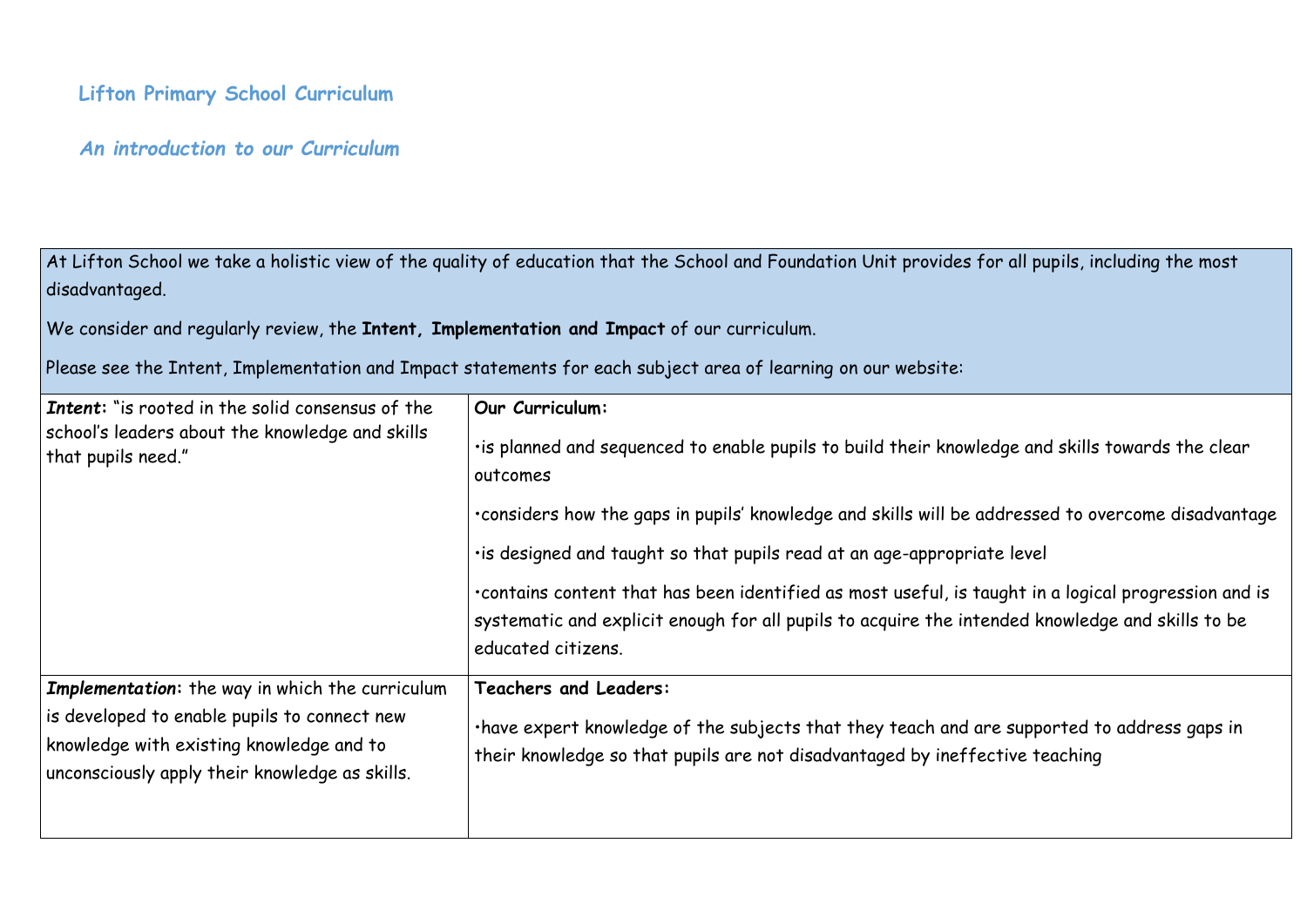|                                                                                    | ·enable pupils to understand key concepts, presenting informat<br>appropriate discussion                                                           |
|------------------------------------------------------------------------------------|----------------------------------------------------------------------------------------------------------------------------------------------------|
|                                                                                    | .check pupils' understanding effectively, and identify and corre                                                                                   |
|                                                                                    | .ensure that pupils embed key concepts in their long-term mem                                                                                      |
|                                                                                    | ·design and deliver learning in a way that allows pupils to transt<br>memory                                                                       |
|                                                                                    | ·design learning that is sequenced so that new knowledge and s                                                                                     |
|                                                                                    | before and pupils can work towards clear outcomes                                                                                                  |
|                                                                                    | .use assessment to check pupils' understanding in order to info                                                                                    |
| Impact: "the outcomes pupils achieve as a result<br>of the learning the received." | Pupils have learned:                                                                                                                               |
|                                                                                    | a broad and rich curriculum and have achieved good results in<br>cultural capital they need to succeed in life and can demonstrat<br>conversations |
|                                                                                    | . that all learning builds towards relevant points including the no<br>training or employment                                                      |
|                                                                                    | Teachers and leaders know:                                                                                                                         |
|                                                                                    | . areas to work on from the primary inspection data report (ID)<br>for teaching and learning in response to internal assessment.                   |
|                                                                                    |                                                                                                                                                    |

tion clearly and encourage

ect misunderstandings

nory and apply them fluently

fer key knowledge to long-term

skills build on what has been taught

orm teaching.

their assessments and tests the ate this in their work and

ext stage of their education,

SR) and design appropriate actions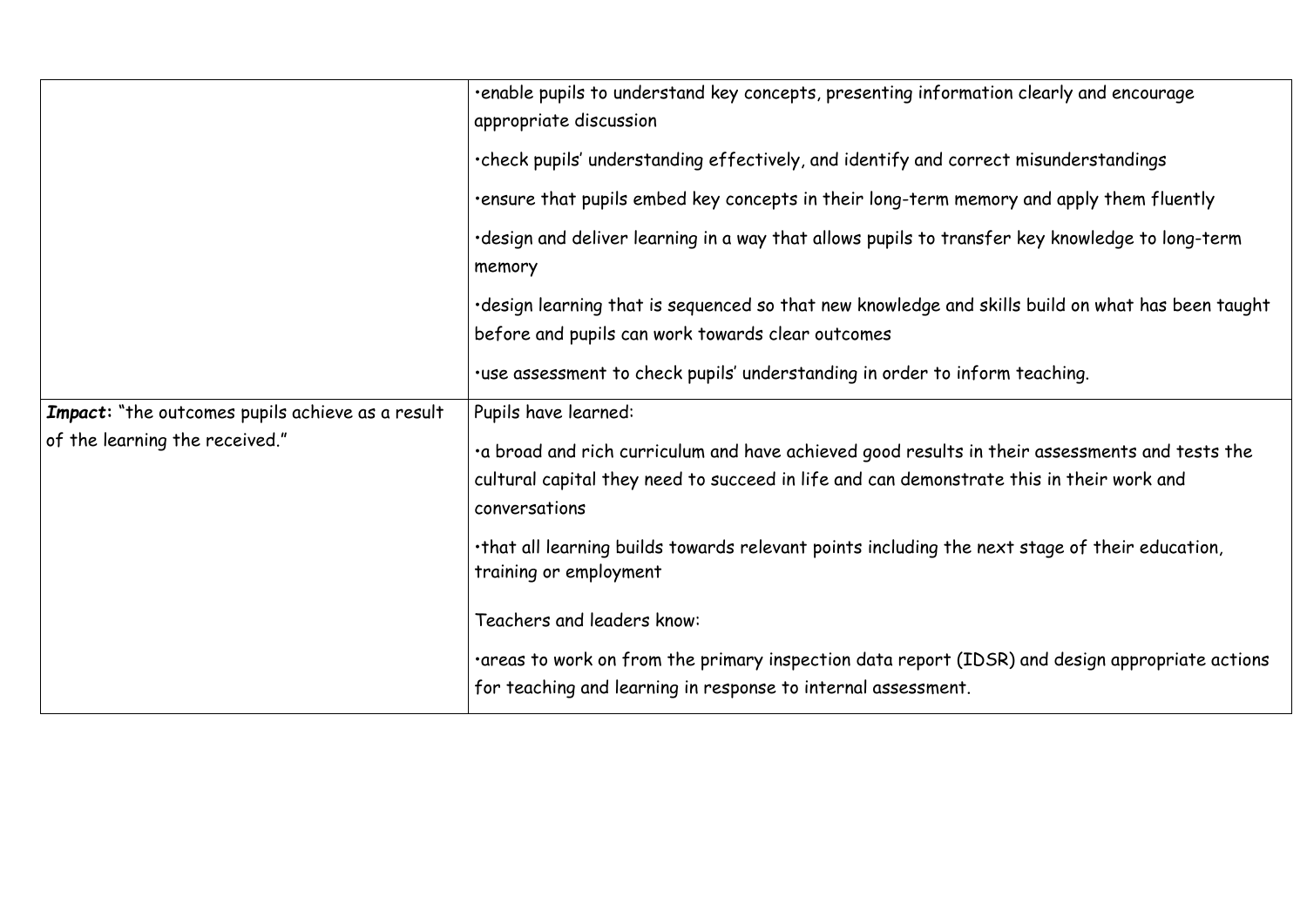## *Vocabulary and progression of skills intent:*

**Focus vocabulary** and **progression of skills** are developed in each area of learning and are reviewed over time and in various contexts. We use **Knowledge Organisers** in most of the new sequences which we teach to embed vocabulary and to forge links with a variety of other texts and areas of the curriculum which the children are exposed to.

The aim is that children have multiple exposures to this focus vocabulary and that previously taught words are used in current or future units. This is a journey for us all as we build up this bank of vocabulary and skills across the curriculum.

**Knowledge Organisers** are sent home to parents with our termly overviews. Please see the examples below:

### Knowledge organiser - Y6 Light Europe - Geography - Know Key vocabulary Key Knowledg Vocabulary **Key Questions** Is the brightness that lets you see<br>things, Light comes from sources su<br>as the sun, moon, lamps, and fire. Recognise that light Continent straight lines.<br>straight lines.<br>Use the idea that light travels in straight lines Does light travel in straight lines? Is light really white? to explain that objects are seen because they<br>give out or reflect light into the eye. When light or sound from one place<br>reaches another, you say it travels to<br>the other place.<br>A straight line or edge continues in<br>the same direction and does not bend<br>or curve How is the size and shape of a Country shadow determi Explain that we see things because light trave City Explain that we see things secures light that<br>from light sources to our eyes or from light straigh sources to objects and then to our eyes. ansparent<br>1 object which allows light to pass Climate gr curve.<br>When light rays reflect off a surface<br>they <u>are sent</u> back from the surface Use the idea that light travels in straight lines<br>to explain why shadows have the same shape ough it so that objects behind it ca

as the objects that cast them.

filters).

nvestigate the relationship between light sources, objects and shadows.

Extend experiences of light by looking at a<br>Fxtend experiences of light by looking at a<br>range of phenomena (rainbows, soap bubble

objects looking bent in water and coloured

easily seen (e.g. glass). anslucent<br>In <u>object which</u> allows some light to<br>Iss through it. It may be possible to

Opaque<br>An <u>object which</u> does not allow light to

pass through it (e.g. wood).

(e.g. tissue paper).

bu Ali al-Hansan (Alhazen) 965-

Ben Jens

έ

rough the obie

| Fractions - Maths - Knowledge organiser                                                                        |                                                                              |                                                                          |                          |        |                                                                                  |                |                               | Anglo-Saxons and Scots   Year Four   Spring 1                                                                 |     |                                  |                                                                           |
|----------------------------------------------------------------------------------------------------------------|------------------------------------------------------------------------------|--------------------------------------------------------------------------|--------------------------|--------|----------------------------------------------------------------------------------|----------------|-------------------------------|---------------------------------------------------------------------------------------------------------------|-----|----------------------------------|---------------------------------------------------------------------------|
| Key vocabulary                                                                                                 | <b>Recognising fractions</b>                                                 | <b>Comparing fractions</b>                                               |                          |        | <b>Timeline</b>                                                                  |                |                               | <b>Key People</b>                                                                                             |     |                                  | <b>Anglo-Saxon Gods</b>                                                   |
| unit fraction<br>numerator<br>non-unit fraction<br>denominator                                                 | <b>Numerator</b><br>How many equal<br>3<br>parts of the whole<br>are needed? | $\overline{\phantom{0}}$<br>$\qquad \qquad$<br>3<br>3                    | $\overline{1}$           | 410 CE | Last Romans leave Britain and<br>the Picts begin to attack the<br><b>Britons</b> |                | 1 St Augustine                | Christian missionary considered<br>responsible for lots of people<br>converting to Christianity in<br>Britain |     | Balder<br>Eostre<br>2<br>Frigg   | God of immortality<br>Goddess of birth and spring<br>Goddess of love      |
| equivalent                                                                                                     | Denominator<br>8<br>How manu<br>equal parts are in<br>the whole?             | 3<br>4<br>$\overline{5}$<br>-<br>5                                       | $\overline{\phantom{a}}$ | 449 -  | Angles, Saxons and Jutes begin<br>450 CE to settle Britain                       | 2              | King<br>Aethelbert            | King of Kent who created the first<br>Germanic law code in the early<br>7 <sup>th</sup> century.              |     | Hel<br>5 Lold                    | Goddess of death<br>God of cunning                                        |
|                                                                                                                |                                                                              |                                                                          | $\overline{3}$           | 516 CE | Battle of Mount Badon-<br>Between the Britons and the                            | $\mathbf{R}$   | King Offa                     | King of Mercia, and most of<br>England in the mid 8 <sup>th</sup> century                                     |     | Saxnot                           | God of the family                                                         |
| <b>Equivalent fractions</b>                                                                                    | Adding/subtracting fractions                                                 | Fractions of amounts                                                     |                          | 570 CE | Anglo-Saxons<br>Heptarchy emerges in England                                     |                | King Arthur                   | Probably mythical King of<br>Wessex, famous for stopping<br>Saxon expansion.                                  |     | Thunor<br>Tiw                    | God of thunder<br>God of war                                              |
| is equal to<br>$\frac{1}{2}$ = $\frac{2}{4}$ = $\frac{3}{6}$ = $\frac{4}{8}$ = $\frac{5}{10}$ = $\frac{6}{12}$ | 3<br>5                                                                       | $\circ$ $\circ$<br>000                                                   | -5                       | 597 CE | St Augustine brings<br>Christianity to England from<br>Rome                      | 5 <sup>1</sup> | Bede                          | Monk in Northumbrian<br>monastery who wrote a history<br>of the English church and people.                    |     | Wade<br><sup>10</sup> Woden      | God of the sea<br>Chief God                                               |
| $\bigcirc$ $\bigcirc$ $\bigcirc$ $\bigcirc$ $\bigcirc$                                                         | +<br>$\overline{\mathbf{z}}$                                                 | $\Omega$ $\Omega$                                                        | 6                        | 600 CE | First Law Code written in<br>English in Aethelbert's<br>kingdom in Kent          |                | 1 Monandæg                    | <b>Anglo-Saxon Days of the</b><br>Week<br>Day of the Moon                                                     | 下降着 |                                  | Anglo-Saxon<br><b>Kingdoms</b><br>1 The Jutes settled in                  |
|                                                                                                                |                                                                              | of $16 = 8$                                                              |                          | 613 CE | Northumbrian kings rule over<br>most of England                                  |                | 2 Tiwesdaeg<br>a Wodnesdæg    | Tiw's day<br>Woden's day                                                                                      | ₹.  |                                  | Kent<br>2 The Angles settled in<br>East Anglia                            |
|                                                                                                                | 5<br>$=$<br>–                                                                | 9<br>$is$ 3<br>one third of                                              |                          | 731 CE | Bede completes Ecclesiastical<br>History of the English People                   |                | 4 Dunresdaeg                  | Dunor/Thor's day                                                                                              |     | <b>Northumbria</b>               | The Saxons settled<br>in Essex (east<br>Saxons, Sussex                    |
|                                                                                                                | b<br>b<br>n                                                                  | <b>OLDS</b><br>f(x)<br><b>CLIB</b><br><b>SLDB</b><br>f(x)<br><b>CLIB</b> | 9                        | 757 CF | Offa becomes King of Mercia<br>and arguably first king of all<br>England         |                | 5 Frigedæg                    | Freia's day (Woden's<br>Wife)                                                                                 |     | Mercia East<br>Anglis            | (south Saxons,<br>Wessex (west<br>Saxons) and                             |
|                                                                                                                |                                                                              | f(x)<br><b>OLTH</b><br><b>CLIP</b>                                       | 10                       | 789 CE | First recorded Viking attack (in<br>Dorset)                                      |                | 6 Saeternesdæg<br>7 Sunnandæg | Saturn's day<br>Day of the Sun                                                                                |     | Essex<br>Wessex<br><b>Sussex</b> | Middlesex (middle<br>Saxons).<br>Middlesex was not a<br>separate kingdom. |

## Example Knowledge Organisers:

A process in which light is sent back<br>from the surface and does not pass

Anything that has a fixed shape or

form.<br>A dark area or shape produced by a

body coming between rays of light<br>and a surface.

The bending of light as it passes fro

one substance to another.<br>An apparatus consisting of a tube<br>attached to a set of mirrors or prism

Pass through a device to remove nted material (liquid, gas, light

through which an observer can see<br>things that are otherwise out of sight.<br>An arch of <u>colours</u> visible in the sky

through.

or sound)

shadow

refractic

light source Something that provides light

| ey vocabulary                                                                                   |                                                                                                                                                                                                                                                                                                                                                                       | <b>Interesting facts</b>                                                                                                                                                        |                                                                                                                                                                                                                                                                                                                                                                                                   |  |  |  |  |  |  |
|-------------------------------------------------------------------------------------------------|-----------------------------------------------------------------------------------------------------------------------------------------------------------------------------------------------------------------------------------------------------------------------------------------------------------------------------------------------------------------------|---------------------------------------------------------------------------------------------------------------------------------------------------------------------------------|---------------------------------------------------------------------------------------------------------------------------------------------------------------------------------------------------------------------------------------------------------------------------------------------------------------------------------------------------------------------------------------------------|--|--|--|--|--|--|
| Continent<br>Country<br>City<br>Climate<br>opulation<br>Currency<br>Cuisine                     | A Large area of land divided into<br>countries<br>An area defined by its people, culture,<br>language, geography and government.<br>A large town.<br>The usual or average weather conditions<br>over a long period of time.<br>The number of people living in an area.<br>The money used in a particular country.<br>The style of cooking in a particular<br>country. | largest in population.<br>748 million people living on the continent in 2021.<br>France.<br>located in Europe.<br>is home to more than 13 million people.<br>for growing crops. | • Europe is the second smallest continent in size but the third<br>• There are 50 countries in Europe with a total of more than<br>• The three largest countries are: Russia, the Ukraine and<br>• Five out of the top ten tourist destinations in the world are<br>The largest capital city is Moscow - the Russian capital which<br>• About 39% of the land area in Europe is grassland or used |  |  |  |  |  |  |
|                                                                                                 | <u>inks to other subjects</u>                                                                                                                                                                                                                                                                                                                                         | <b>Physical Geography</b>                                                                                                                                                       | <b>Human Geography</b>                                                                                                                                                                                                                                                                                                                                                                            |  |  |  |  |  |  |
| countries                                                                                       | • DT - European food/cuisine in different<br>• Art - famous European artists                                                                                                                                                                                                                                                                                          | Oceans, lakes, mountains,<br>rivers, weather and<br>climate patterns.                                                                                                           | Country/region boundaries,<br>buildings, roads, language,<br>religion, government.                                                                                                                                                                                                                                                                                                                |  |  |  |  |  |  |
| Maths - population<br>comparison/temperature<br>comparision/money use<br>Music - European music |                                                                                                                                                                                                                                                                                                                                                                       |                                                                                                                                                                                 |                                                                                                                                                                                                                                                                                                                                                                                                   |  |  |  |  |  |  |

Links to other subjects

**Population** 

Currency

Cuisine

**At Lifton School we provide an engaging and holistic Curriculum which engages pupils in their learning.**

### **This is enhanced by our Lifton guarantee:**

- Each child will experience at least 2 learning opportunities per week in the outside environment
- Each year group will experience on educational visit or visitor to the school per term and this will be relevant to our curriculum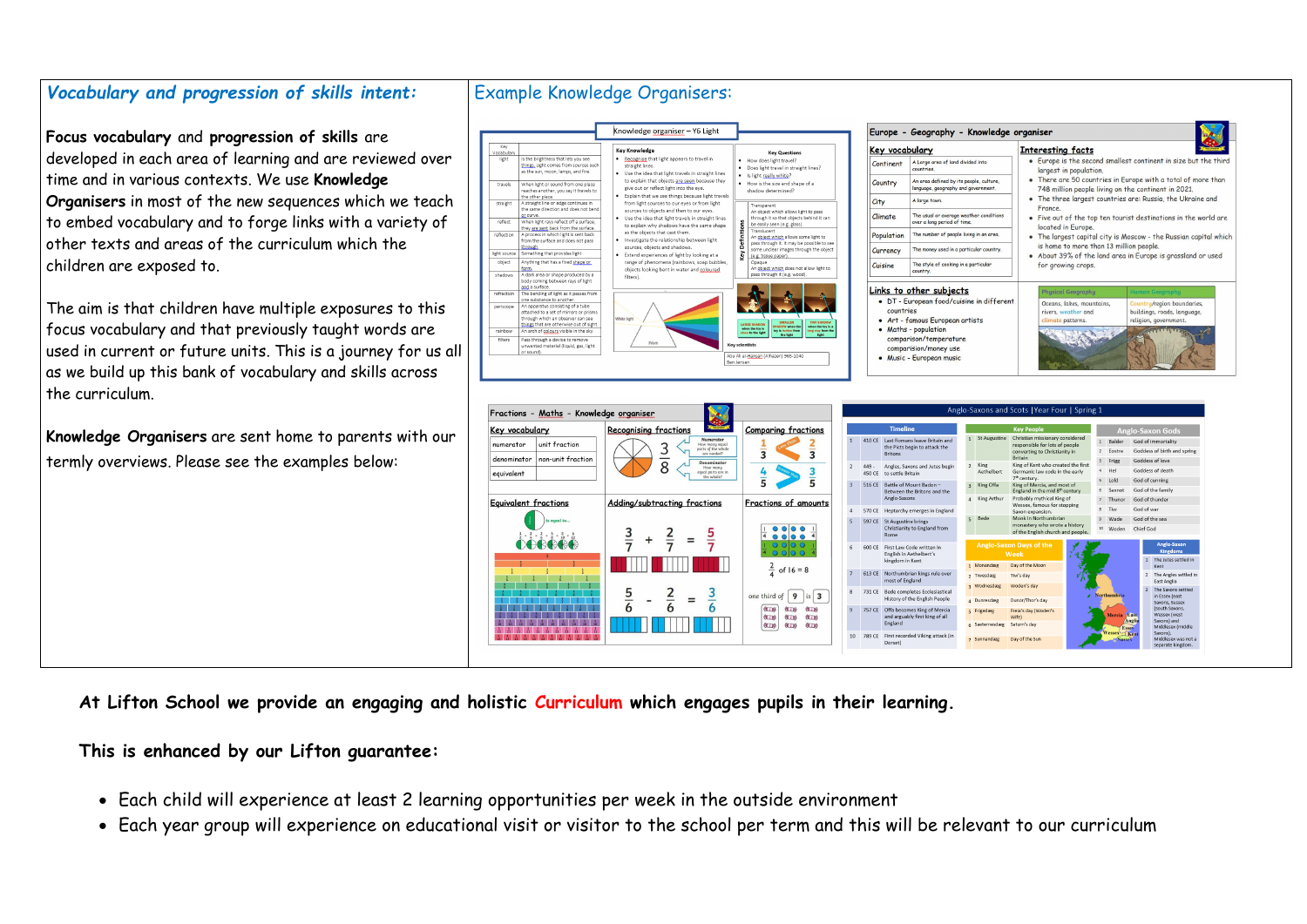- We will utilise our local environment and landscape to enrich our learning opportunities
- We will maximise the impact of local, national and global celebration days as they occur through the academic year
- There will be a Blue Planet week each summer term
- There will be science share days and science festivals throughout the year
- Special learning days for various subject areas will take place throughout the year
- There will be a residential trip for all Year 6 pupils in the autumn term
- There will be an open afternoon for parents, carers and members of the community each term
- We will work collaboratively with parents, carers and members of the community and invite them to share their knowledge, skills and expertise with the children and staff
- There will be a sports festival each summer term. Regular sports events and fixtures will take place at school and in the wider learning community throughout the year
- There will be performances throughout the year which showcase the arts and talents of our pupils. These include harvest festivals, Christmas productions, Christmas concerts in the church, Easter presentations and end of year leavers celebrations

When beginning a new topic, teachers plan a hook lesson and a final sharing opportunity to showcase children's learning. Pupils will have the opportunity to share their work and ideas with others. This includes other pupils, other classes, parents, visitors and members of the school and wider community. This includes a repertoire of possible outcomes such as:

**Class Books Performance Video or power point presentation Jig Saw presentation (especially during our special learning days) Work show cased on Seesaw The class exhibition/parent share Special learning days** 

The curriculum and rolling programme is constantly evolving and is not set in concrete for all to follow regardless. Our curriculum and curriculum planning is based on and identifies children's emerging ideas and focuses on the children's interests and experiences. Teachers then document the possibilities for their plans and hold conversations with the children, parents and other teachers and staff.

## **At Lifton School we ask:**